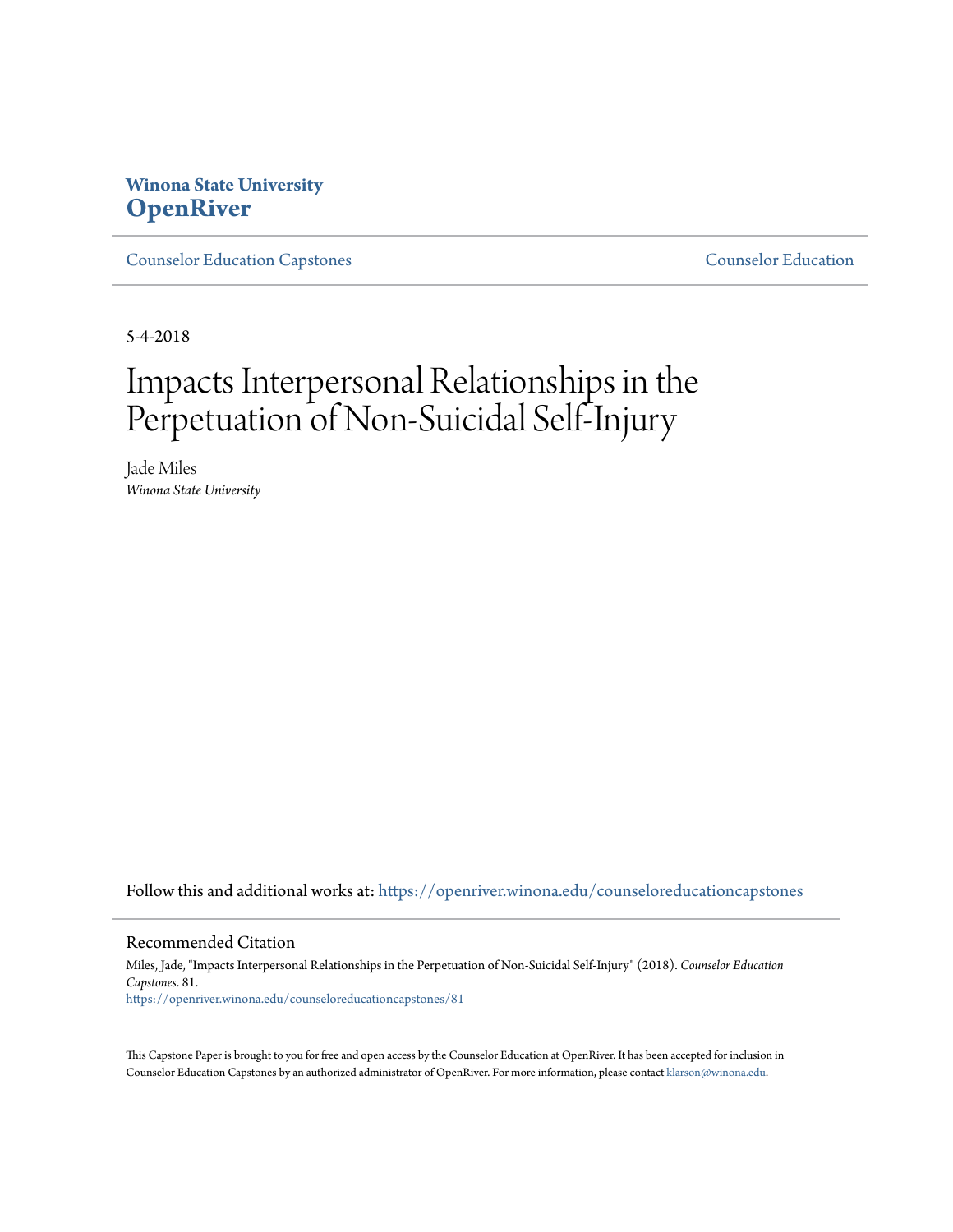Impacts Interpersonal Relationships in the Perpetuation of Non-Suicidal Self-Injury

Jade Miles

A Capstone Project submitted in partial fulfillment of the requirements for the Master of Science Degree in Counselor Education at Winona State University

Spring 2018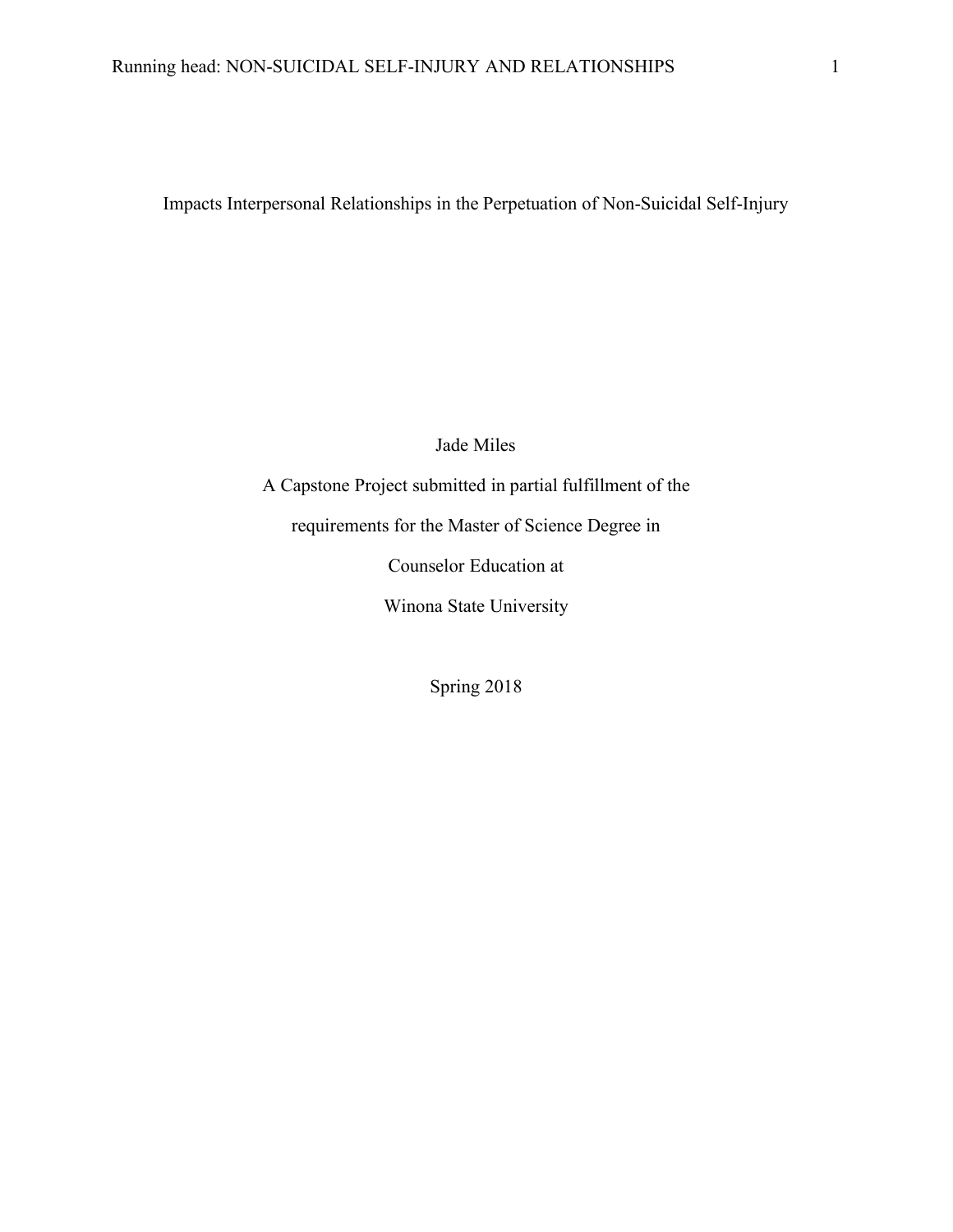Winona State University

College of Education

Counselor Education Department

### CERTIFICATE OF APPROVAL

### CAPSTONE PROJECT

 $\overline{\phantom{a}}$  , where  $\overline{\phantom{a}}$ 

\_\_\_\_\_\_\_\_\_\_\_\_\_\_\_\_\_\_\_\_\_\_\_\_\_\_

Impacts Interpersonal Relationships in the Perpetuation of Non-Suicidal Self-Injury

This is to certify that the Capstone Project of

Jade Miles

Has been approved by the faculty advisor and the CE 695 – Capstone Project

Course Instructor in partial fulfillment of the requirements for the

Master of Science Degree in

Counselor Education

Capstone Project Supervisor: \_\_\_Fawcett\_\_\_\_\_\_\_\_\_\_\_\_\_\_ Name

Approval Date: \_\_\_5/4/18\_\_\_\_\_\_\_\_\_\_\_\_\_\_\_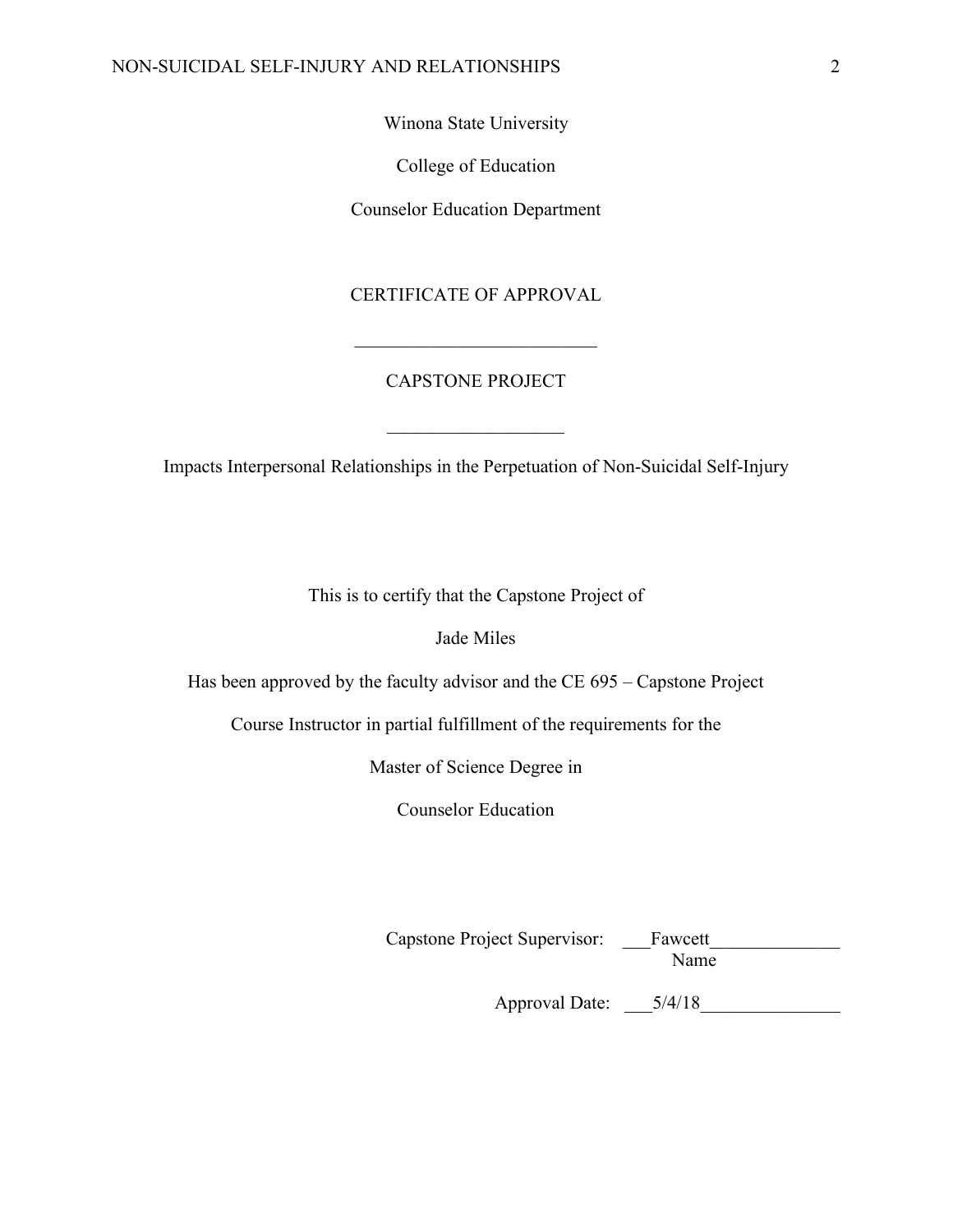# Abstract

### Contents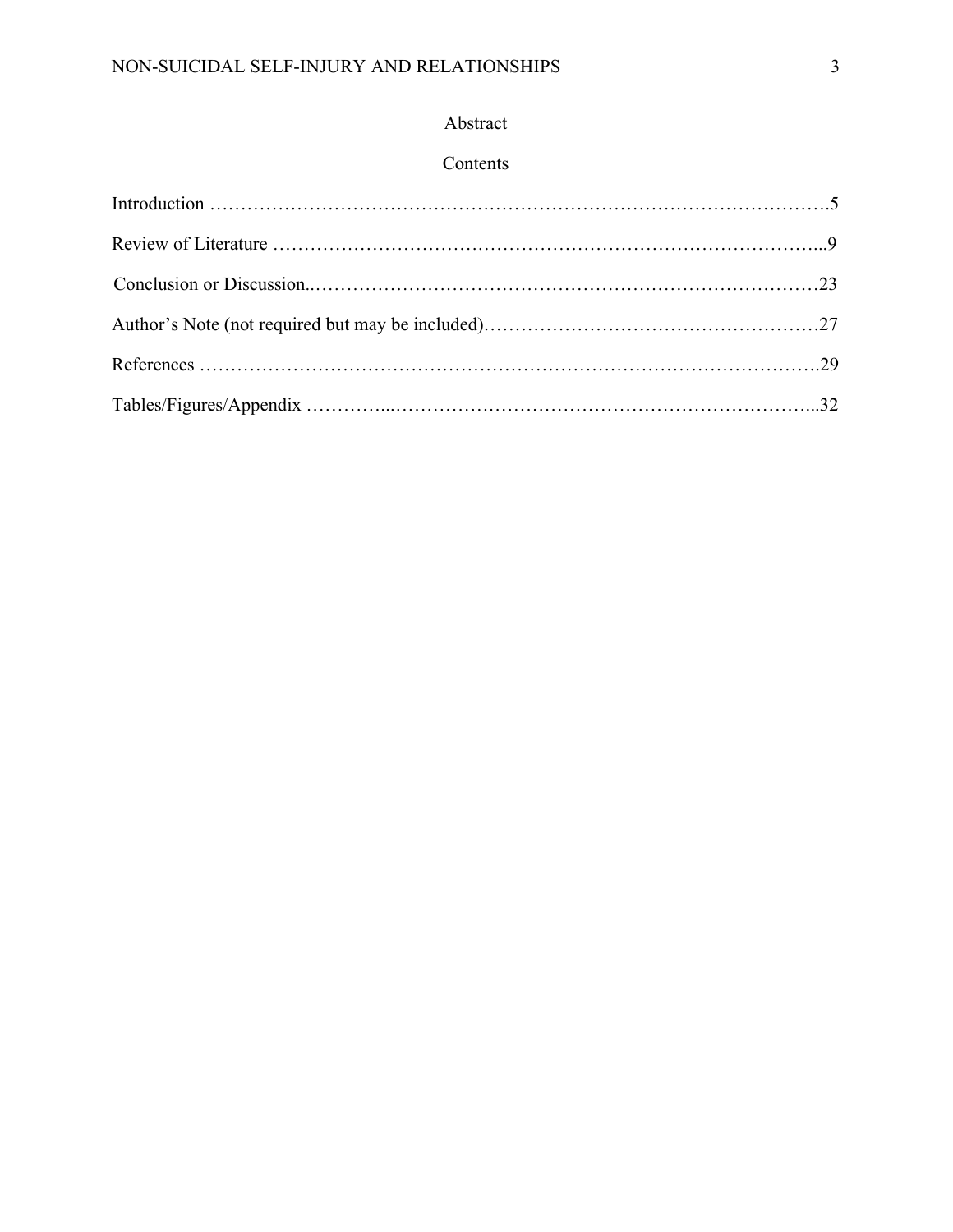# **Introduction**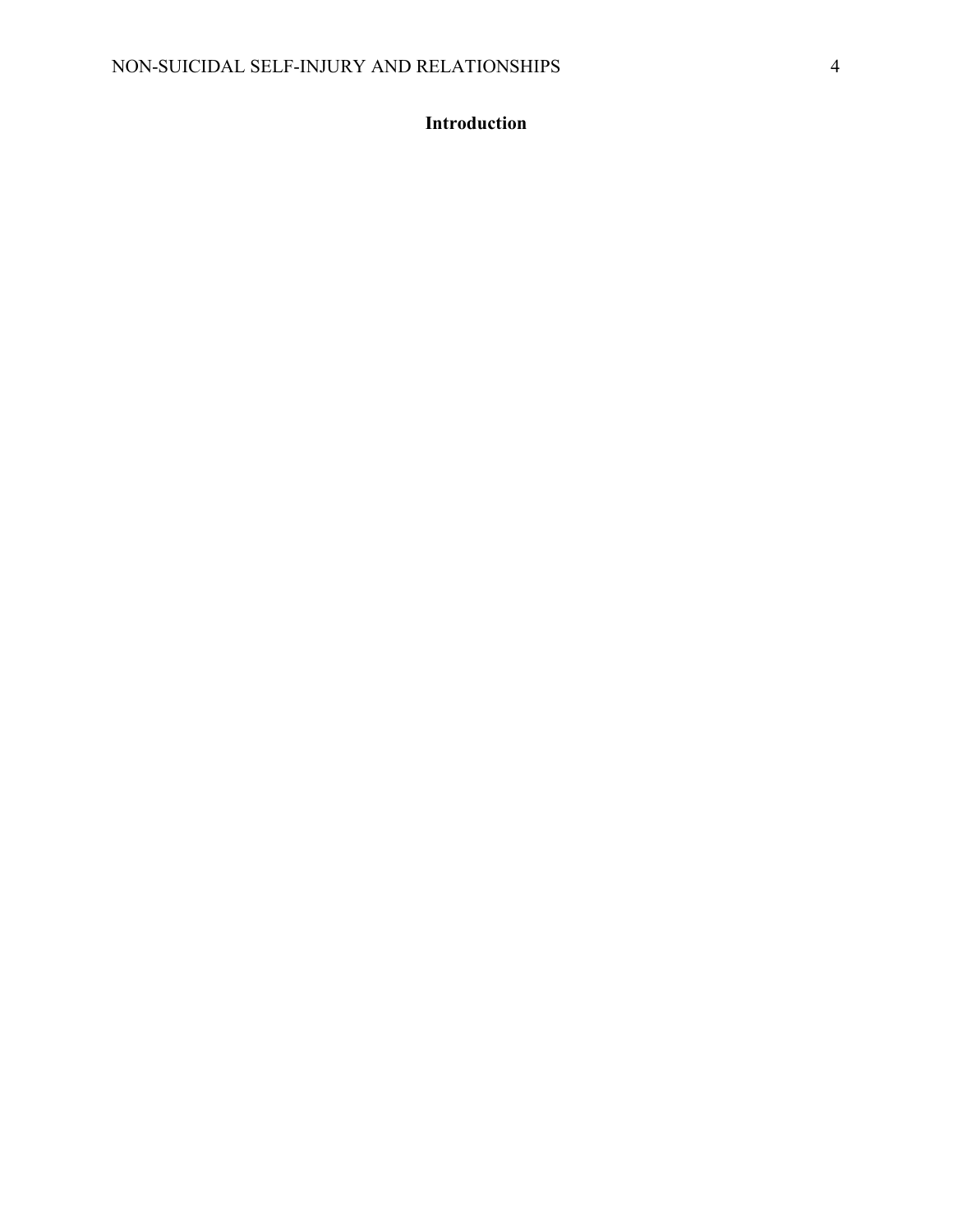### **Review of Literature**

Non-suicidal self-injury or NSSI is a continually researched and misunderstood phenomenon. NSSI has had many names over the years, including, self-harm, parasuicide, selfmutilation, and many more (Skegg, 2005). No matter the label, there are various archetypes, risk factors, functions, and motivations that lead an individual to begin and continue to engage in NSSI. A common theme that comes to light in relationship to NSSI is interpersonal relationships. Individuals thrive off of the ability make connections and form relationships with others. If a person, who engages in NSSI, feels as though they are misunderstood and cannot connect with other, what is the result? Continued NSSI could be the result of disconnectedness and tumultuous relationships with others.

### **Non-Suicidal Self-Injury**

**Definition.** Non-Suicidal Self-Injurious behaviors have garnered several different names over the years. Non-suicidal self-injury, as defined by Lloyd-Richardson, Perrine, Dierker, and Kelly (2007), is actions that are intentionally performed to do damage to body tissues, without the presence of suicidal intent. These behaviors are deemed unacceptable by society, directed towards self, and repetitive. Behaviors such as piercings and tattoos, when done repetitively, may be deemed taboo in society, are not seen as distinctions of NSSI, due to their general acceptance in society. Regardless of the term in which an individual uses to describe the behaviors, the common thread is that these behaviors are done in the absence of suicidal intent.

Mangnall, and Yurkovich (2008) outline the definition of NSSI in a differential algorithm (see appendix A for algorithm). This algorithm is unique, due to it's specification between selfinjurious behavior and NSSI. Self-injurious behavior is often seen in individuals whom are performing behaviors with no environmental stressors. Typically behaviors of this nature are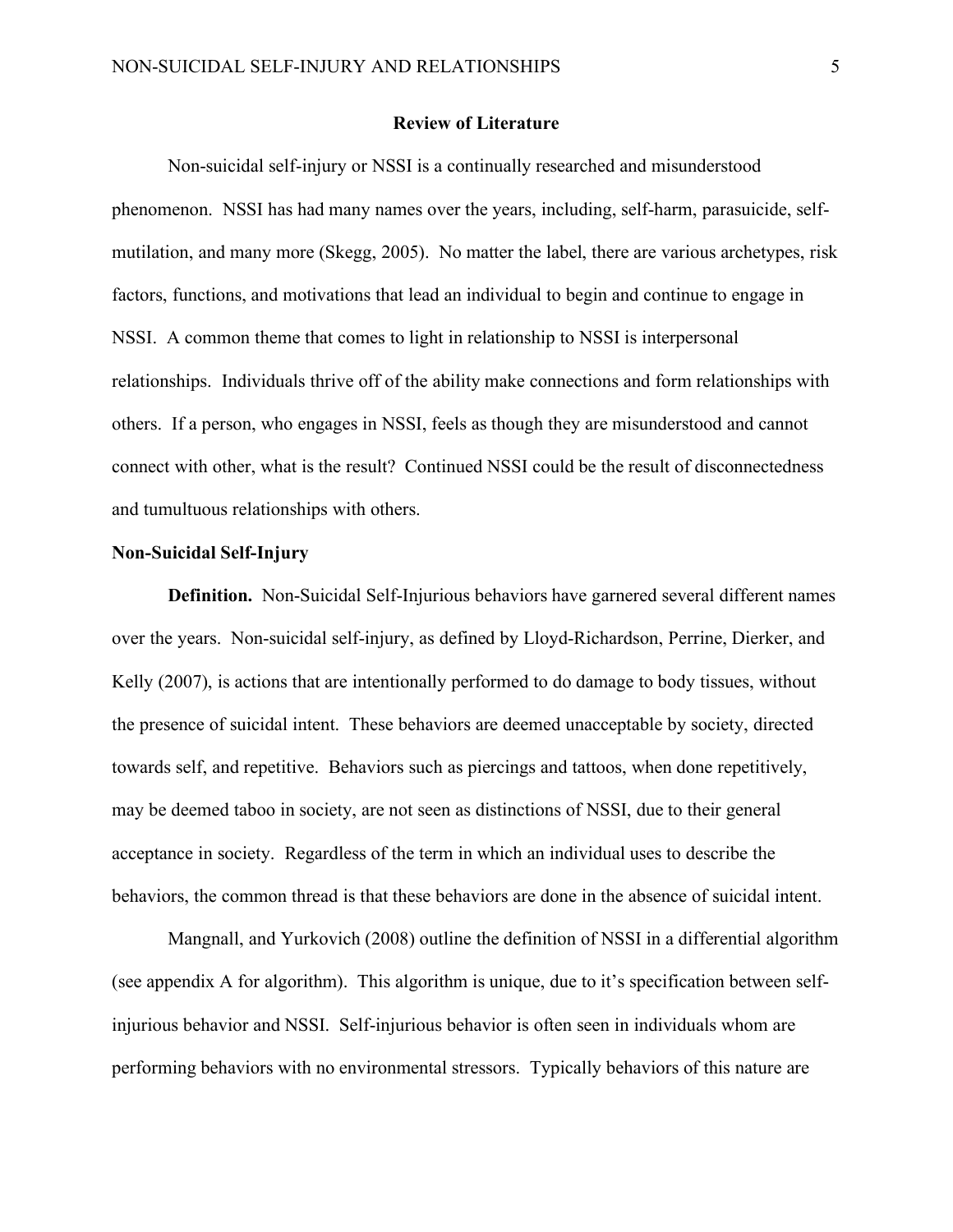seen in individuals whom have developmental disabilities. These behaviors fall under the category of self-stimulatory behaviors, which serve to give an individual some type of stimulus input (Lovass, Newsom, & Hickman, 1987). Self-stimulatory behaviors can be less severe, for example, rocking, to extremely severe, for example, head banging. This distinction is important, due to the fact functionality is different for Self-Injurious behaviors versus NSSI.

**Subtypes.** Klonsky and Olino (2008) discovered that not all individual who engage in NSSI are alike. These researchers identified four distinct subtypes of NSSI behaviors. The first group comprised individual who experimented with NSSI, and did engage in NSSI over an extended amount of time. These individuals also endorsed fewer clinical symptoms (Klonsky & Olino, 2008).

The second subgroup was classified as the "mild NSSI" group. These individuals endorsed more episodes of NSSI in the form of biting, pinching, and head banging. Additionally, this subgroup endorsed more symptoms of borderline personality disorder when compared to the first subgroup, however their symptomatology was relatively low overall (Klonsky & Olino, 2008).

Klonsky and Olino (2008) referred to the third subgroup as the "multiple functions/anxious" group. These individuals utilized a variety of methods when engaging in NSSI and endorsed both social and automatic functions of their NSSI. Along with multiple functions this subgroup of NSSI also had an earlier onset of NSSI, and endorsed more anxious symptomatology (Klonsky & Olino, 2008).

The last subgroup Klonsky & Olino (2008) referred to was called the "automatic functions/suicidal" group. These individuals performed NSSI in private and did so to alleviate negative emotions. Klonsky and Olion (2008) stated that these individuals appeared to be less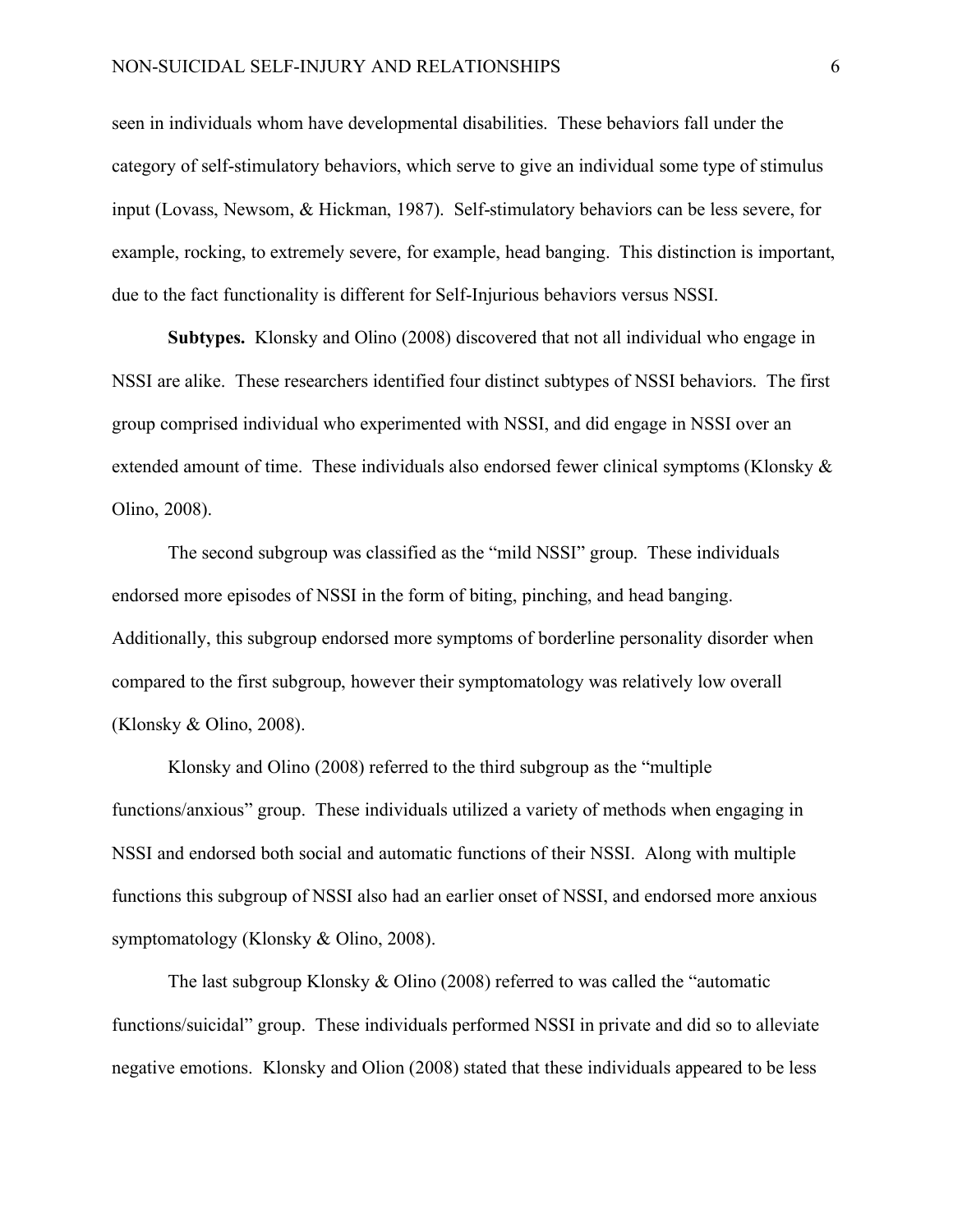impulsive and often had more mental illness symptom. A notable characteristic of this group is that the individuals within this group were likely to have a history of suicide attempts, as well as hospitalization of their suicide attempts (Klonsky & Olino, 2008). Understanding the subgroups of NSSI gives insight to several areas of functionality for NSSI.

**Functionality.** NSSI is a behavior that is widely misunderstood. This could be due to the variety of functions NSSI serves. Each individual may be different in regards to the function of their NSSI, which can make treatment difficult. Additionally, based on individual's experiences with those who engage in NSSI, individuals may generalize the functionality of all individuals who self-injure. With overgeneralization comes further misunderstanding and lack of appropriate care for those who engage in NSSI. Excellent information organized very well

*Interpersonal Functions.* In-Albon (2015) notes that there are two distinct types of interpersonal functionality of NSSI: social negative reinforcement, and social positive reinforcement.

*Social Negative Reinforcement.* Negative reinforcement is the act of removing aversive stimuli. For example, if someone finds school aversive, they may act out in the classroom, and as a result get sent to detention. Lloyd-Richardson, Perrine, Dierker, and Kelley (2007) propose that individual who engage in NSSI use their behaviors as a way to alter their environment or escape an undesirable interpersonal demand. Therefore, an individual can use NSSI to escape an aversive social engagement.

*Social Positive Reinforcement.* Positive reinforcement is defined as an individual acting in a particular way in which earns them a desirable outcome or tangible item. Researchers have proposed that social positive reinforcement in regards to NSSI can be related to asking for help, or gaining attention (Lloyd-Richardson, Perrine, Dierker, & Kelley, 2207; In-Albon, 2015).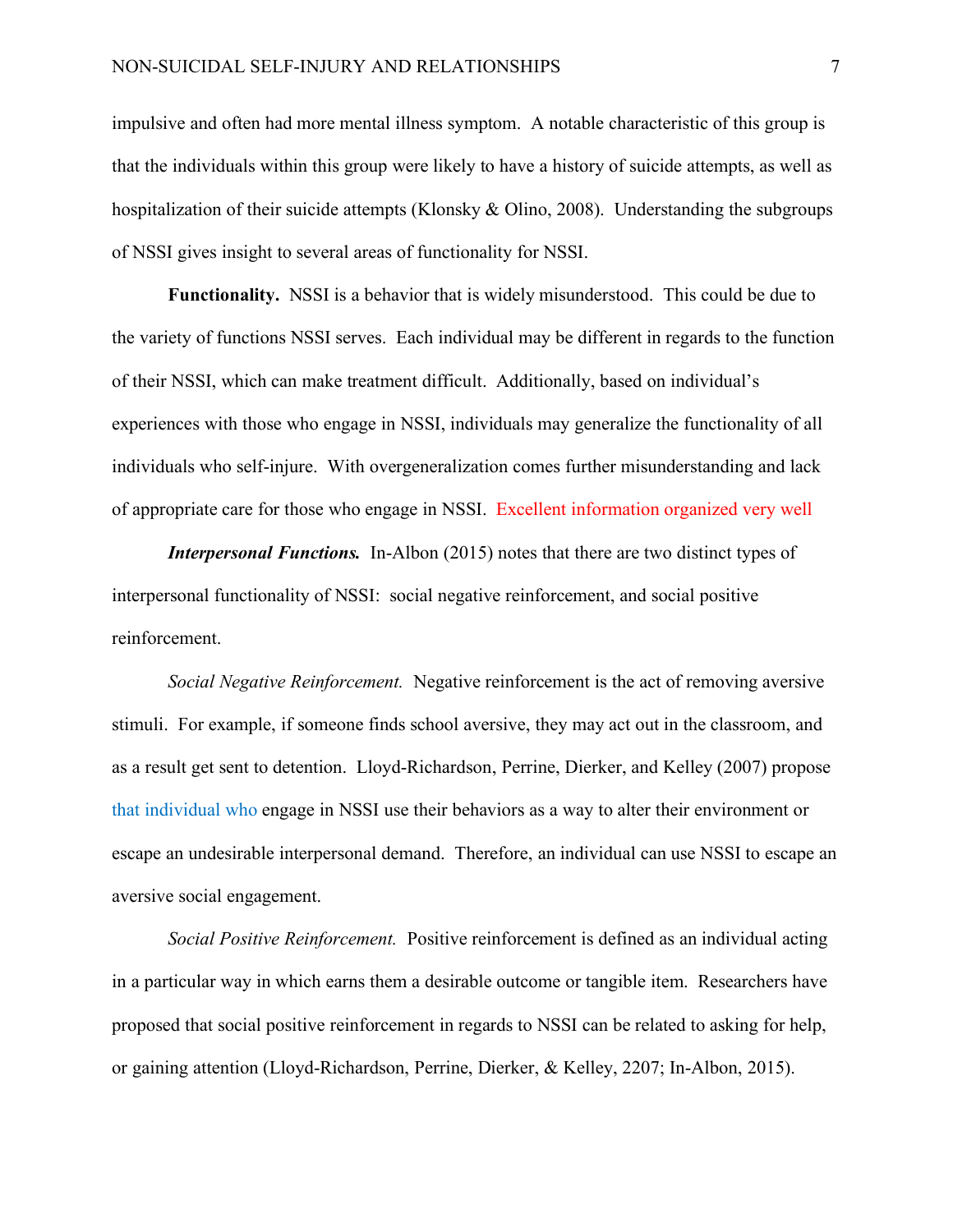Jarvi and Swenson (2016) also note that another NSSI is socially reinforcing is through peer bonding. By engaging in NSSI an individual can feel as though they have a connection with another individual who is engaging in the same behaviors, rather than being ostracized for. their behaviors. When an individual uses NSSI to gain attention, either to receive help or to manipulate others, it is often seen as the latter. According to the DSM-5, the only diagnosis that distinctly identifies NSSI as a symptom is borderline personality disorder (American Psychiatric Association, 2013). Homan, Sim, Fargo, and Twohig (2016) discovered that one motive of NSSI for individuals with borderline personality disorder is to control and manipulate others. It was found that suicidal threats are more indicative of individuals using NSSI as a means to gain attention and manipulate individuals (Homan, Sim Fargo, & Twohig, 2016). Excellent info

Individuals may also use the positive attention they receive from others as a motive to continue engaging in NSSI. The internet has become a platform of free expression. Many individuals have used the internet as a means of expressing their struggles with NSSI. Cavazos-Rehg, Krauss, Sowles, Connolly, Rosas, Bharadwaj, Grucza, and Bierut (2016) found that online Watch citations for authors of six or more: "**Six or More Authors:** Use the first author's name followed by et al. in the signal phrase or in parentheses." Purdue Owl https://owl.english.purdue.edu/owl/resource/560/03/

platforms may encourage the continuation and normalize NSSI behaviors. Lewis, Heath, Denis, and Nobel (2011) found that internet platforms do not always perpetuate continued NSSI, and instead serves as support and education. Along with interpersonal functions of NSSI, there are also automatic functions of NSSI.

*Automatic functions.* In-Albon (2015) pose that there are two automatic functions of NSSI: automatic negative reinforcement and automatic positive reinforcement.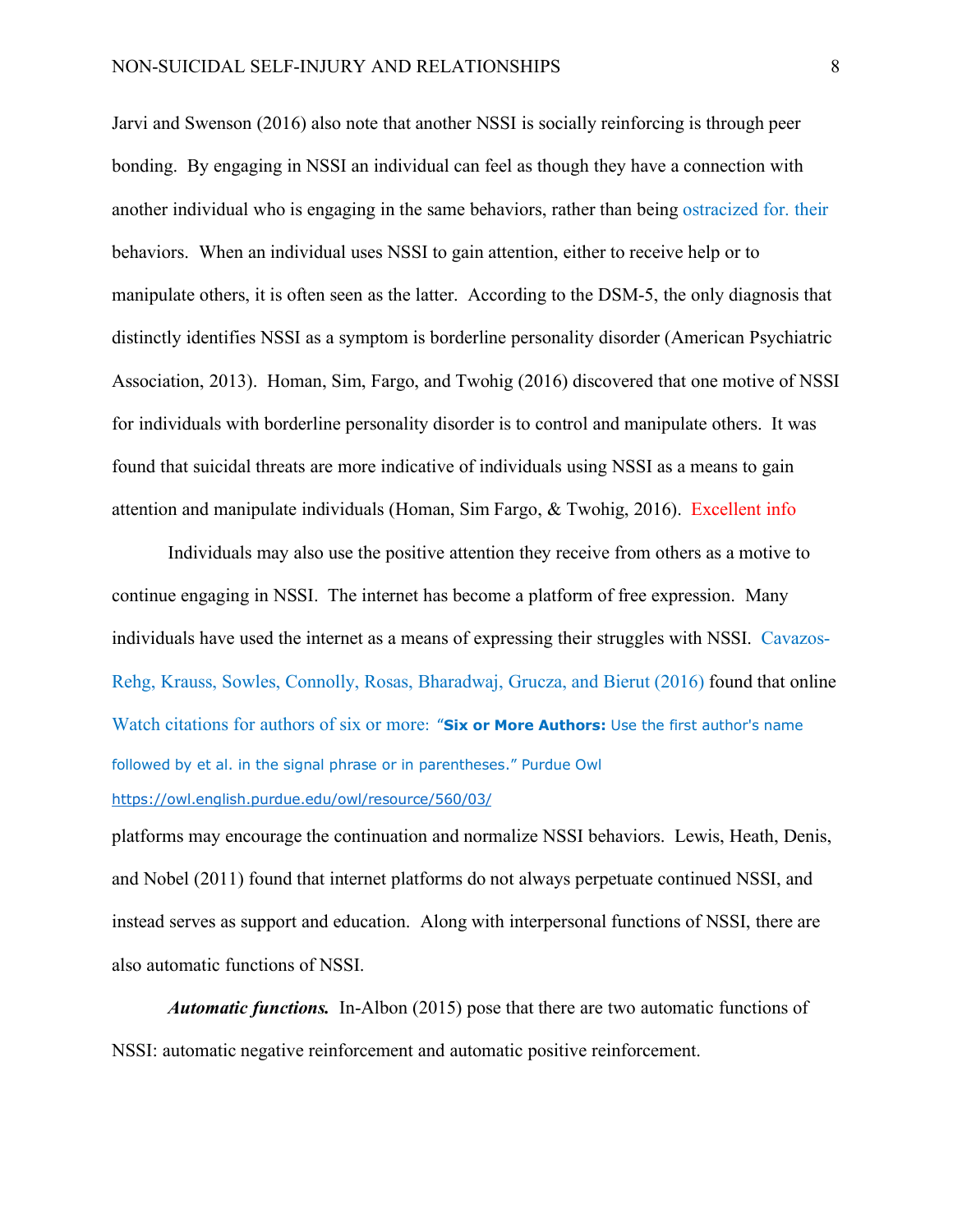*Automatic negative reinforcement.* In-Albon (2015) discovered that individuals may utilize NSSI to relieve feelings of numbness or stop negative thoughts. Often times individuals have feelings of anxiety, loneliness, anger, self-hatred, among many other feelings. Generally, these feelings are unwanted and the individual is unsure of how to relieve it. Klonsky, Oltmanns, Turkheimer (2003) found that individuals who self-injure often feel a since of physical relief after they engage in NSSI. Stanley, Sher, Wilson, Ekman, Huang, and Mann (2010) proposed individuals who feel a since of relief after engaging in NSSI may have a lack of cerebrospinal fluid endogenous opioids response. This means that individuals need more stimulation for tension reduction, and NSSI provides that level of stimulation. Along with physical relief, and individual may also engage in NSSI to feel something even the feeling of pain (In-Albon, 2015).

*Automatic positive reinforcement.* Individuals who engage in NSSI may dissociate or have feelings of numbness (Briere & Eadie, 2016). Individuals who suffer from mental disorders that also accompany dissociation can often times be devoid of feeling pain while engaging NSSI. When this occurs, an individual may begin to engage in more serious episodes of NSSI to feel the desired effect. More serious engagement in NSSI may be attributed to positive expectancies. Individuals who engage in NSSI expect to feel better after engaging in self-injury (Jarvi  $\&$ Swenson, 2016). If this expectancy is not achieved, an individual may resort in more serious forms or a prolonged episode of NSSI. Excellent discussion points.

#### **Theory of Interpersonal Relationships and Emotional Regulation**

 Emotions play a large role in individual's ability to connect with others. The interplay between emotions and interpersonal relationships can be seen as cyclical. If an individual has positive interpersonal relationships, they may also have a better ability to engage in emotion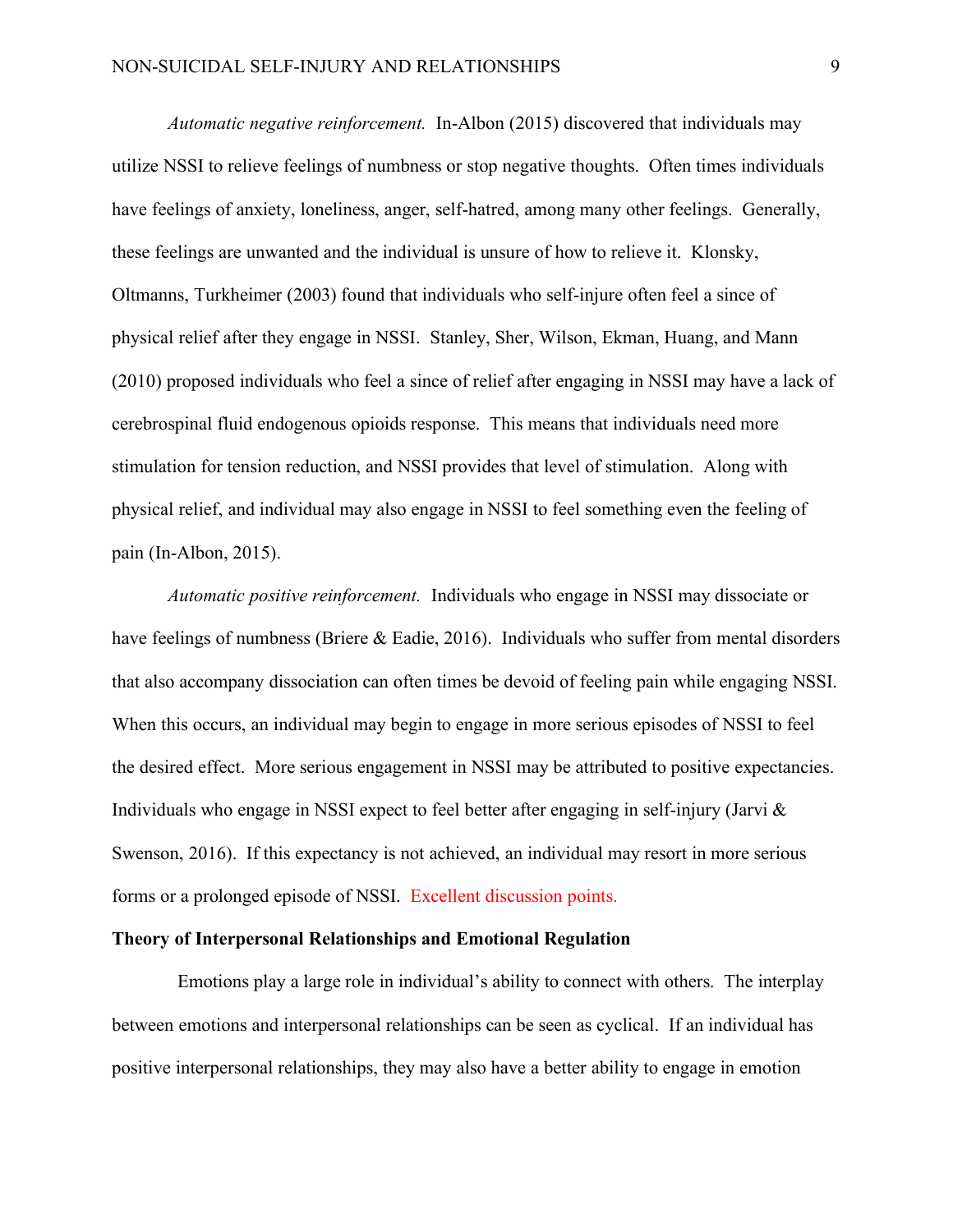regulation. Shiota, Campos, Keltner, and Hertenstein (2004) found that attachment is important in facilitating boning with individuals socially. Individuals will portray certain emotions to illicit certain social behaviors from others. Shiota, Campos, Keltner, and Hertenstein (2004) discovered that parents do this often when they want to illicit certain behaviors from their children. One could say that children also do this with their parents. If they are upset, they expect and typically illicit certain behaviors from their parents. Relationships are a two-way street. In order for a relationship to develop and be maintained, there are unwritten rules that are established between the two individuals. These individuals expect a certain type of communication, certain behaviors, and certain roles from the other individual in the relationship (Shiota, Campos, Keltner, & Hertenstein, 2004).

Individual's sense of self-worth and self-concept may be grounded in their ability to develop lasting and positive relationships. Rogers (1959) discusses that an individual's ability to seek out experiences is dependent on their perceived level of self-regard. Rogers (1959) went on to say that if an individual enters into an experience that individual, they have a relationship with values, the individual will then attribute a positive condition of worth, without integrating their own self-regard into the personal experience. Individuals only have their own internal frame of reference in which to judge experiences (Rogers, 1959). If they have had several negative experiences, then an individual's ability to engage in positive relationships may be stunted.

Rogers (1959) also presented a model of how a relationship can start to deteriorate. Based on individual's personal experiences, and perceptions of the world, they may perceive another individual's behaviors as potentially threatening. This is due to the individual's selfstructure and as a result distorts what is done to make it congruent with their internal frame of reference. When an individual does this, the other individual is less likely to express their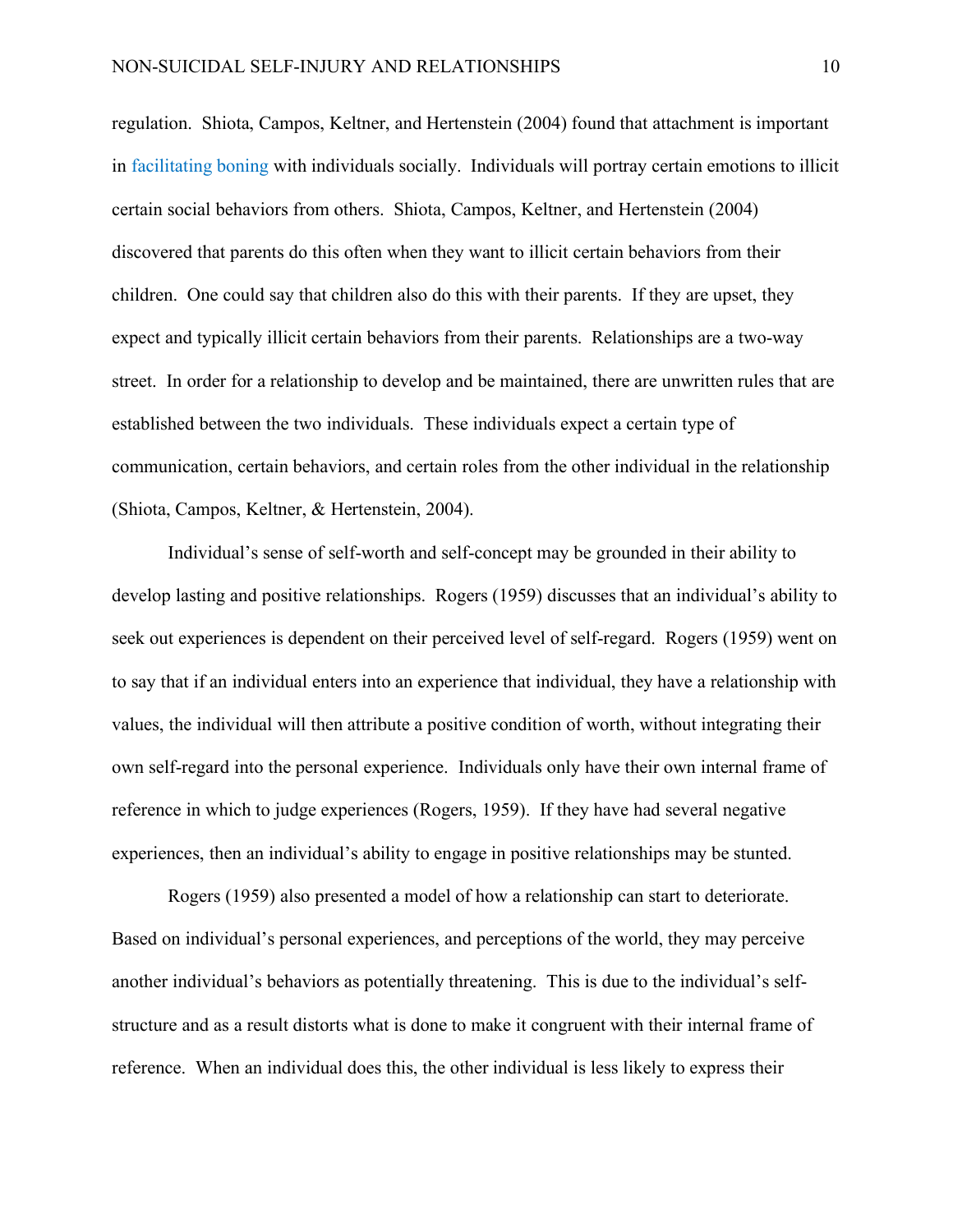feelings, and as a result both parties become defensive. Defensiveness leads a further deteriorated relationship between the two individuals, and leads to the relationship to be experienced by both parties as volatile (Rogers, 1959).

### **Relationship Between NSSI and Interpersonal Relationships**

The relationship association between NSSI and interpersonal relationships is complicated and has many different components. Arens, Gaher, and Simons (2012) found that individuals who have a history of childhood maltreatment or abuse are likely to engage in NSSI. Additionally, individuals who have been subjected to any form of trauma may be more at risk for engaging in NSSI. This assumption can be made due to 12%-30% of military service members or veterans engaging in NSSI (Chu, Hom, Stanley, Gai, Nock, Gutierrez, & Joiner, 2018). Both of these populations are exposed or subjected to trauma on a regular basis, which can cause damage in all areas of life.

Due to issues of abuse, and individual may not be able to create a secure attachment with their caretakers, which can lead to difficulty creating and maintaining relationships with peer and significant others in the future. Jaing, You, Zheng, and Lin (2017) discovered that individuals who engage in NSSI and also have difficulty creating secure attachments with others, typically continue engage in NSSI overtime. Insecure attachments maintain the behaviors. NSSI could be maintained due to individuals feelings of alienation, which could directly relate to feelings of loneliness, which is also a common feeling associated with individuals who engage in NSSI. Earlier instances of maltreatment and abuse has been found to constitute more episodes of cutting (van der Kolk, Perry, & Herman, 1991). Farber (2008) suggests that individuals who have pain inflicted upon them by individuals they are closest to create a disorganized attachment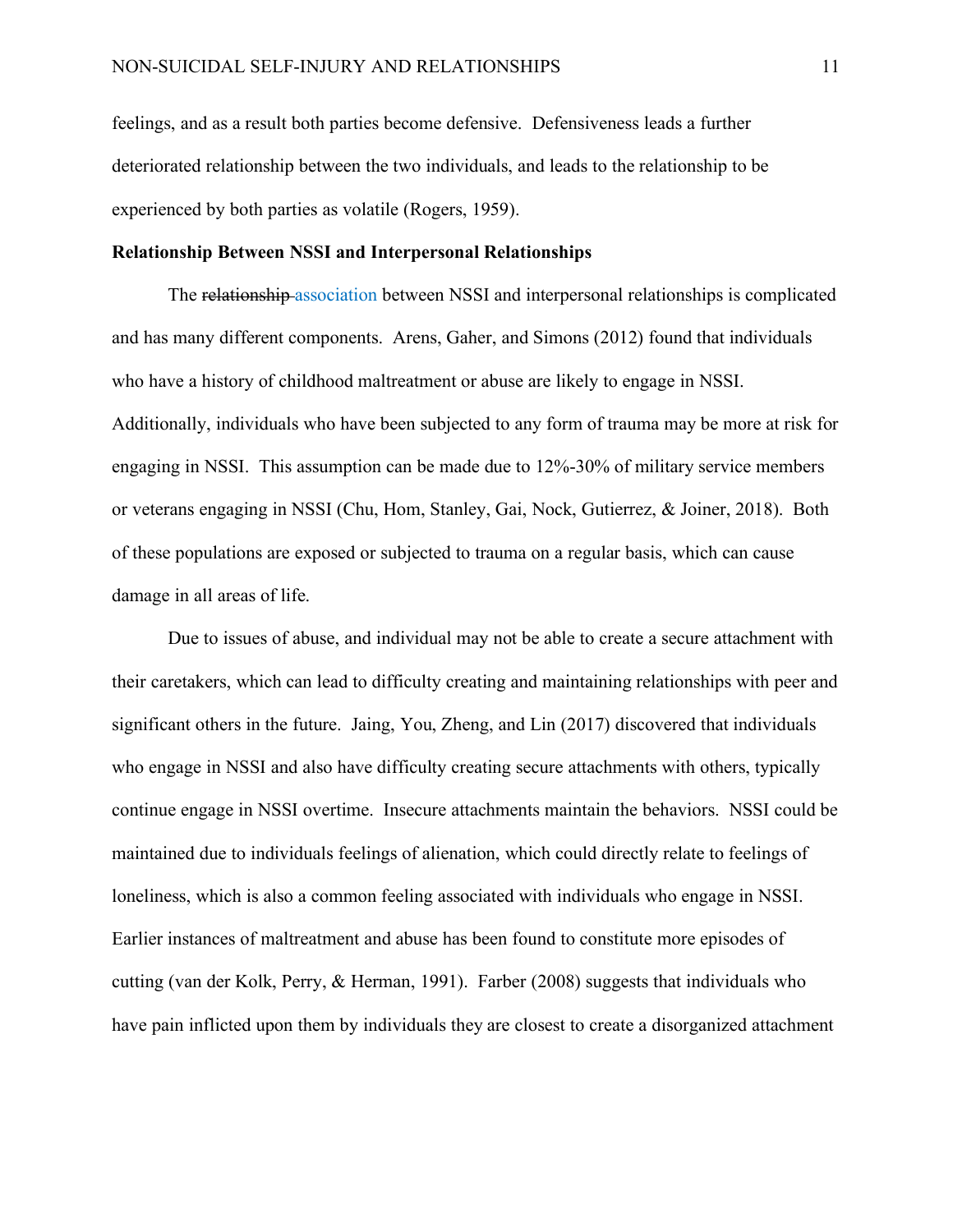with the perpetrator of abuse. Once that individual is no longer in direct contact with that individual, they may use NSSI as a way to continue the attachment with their abuser.

Turner, Cobb, Gratz, and Chapman (2016) acknowledge that negative interpersonal events, such as conflict, loss, and rejection can lead to episodes of NSSI. Researchers also states that NSSI can be used as a way to control the individual's environment. An individual may feel as though they cannot communicate with others effectively and NSSI elicits the response that the individual desires (Turner, Cobb, Gratz, & Chapman, 2016). Turner, Cobb, Gratz, and Chapman (2016) went on to discuss that individuals who do not intend on eliciting attention from others through their NSSI may still evoke a response from others around them. This could inadvertently lead the individual to engage in NSSI in the future, due to wanting the attention they received previously.

If conflictual relationships causes an individual to continually engage in NSSI, what would happen if the individual is able to develop at least one positive relationship? Farber (2008) state that in order for an individual to engage in successful treatment for NSSI, the individual has to create a secure attachment with the therapist. By creating a secure attachment with the therapist, the individual will begin to trust the therapist to begin to process the traumatic events they have gone through. Additionally, if an individual is able to create a secure attachment with their therapist, both the client and the therapist can work effectively during the therapeutic process (Farber, 2008).

Along with support from professionals, individuals who engage in NSSI feel as though online support is important. Frost, Casey, and Rando (2016) found that individuals who engage in NSSI want support in the moment when they have the urge to self-injure. This helps them feel less alienation and in turn more understanding and support. Interestingly enough it was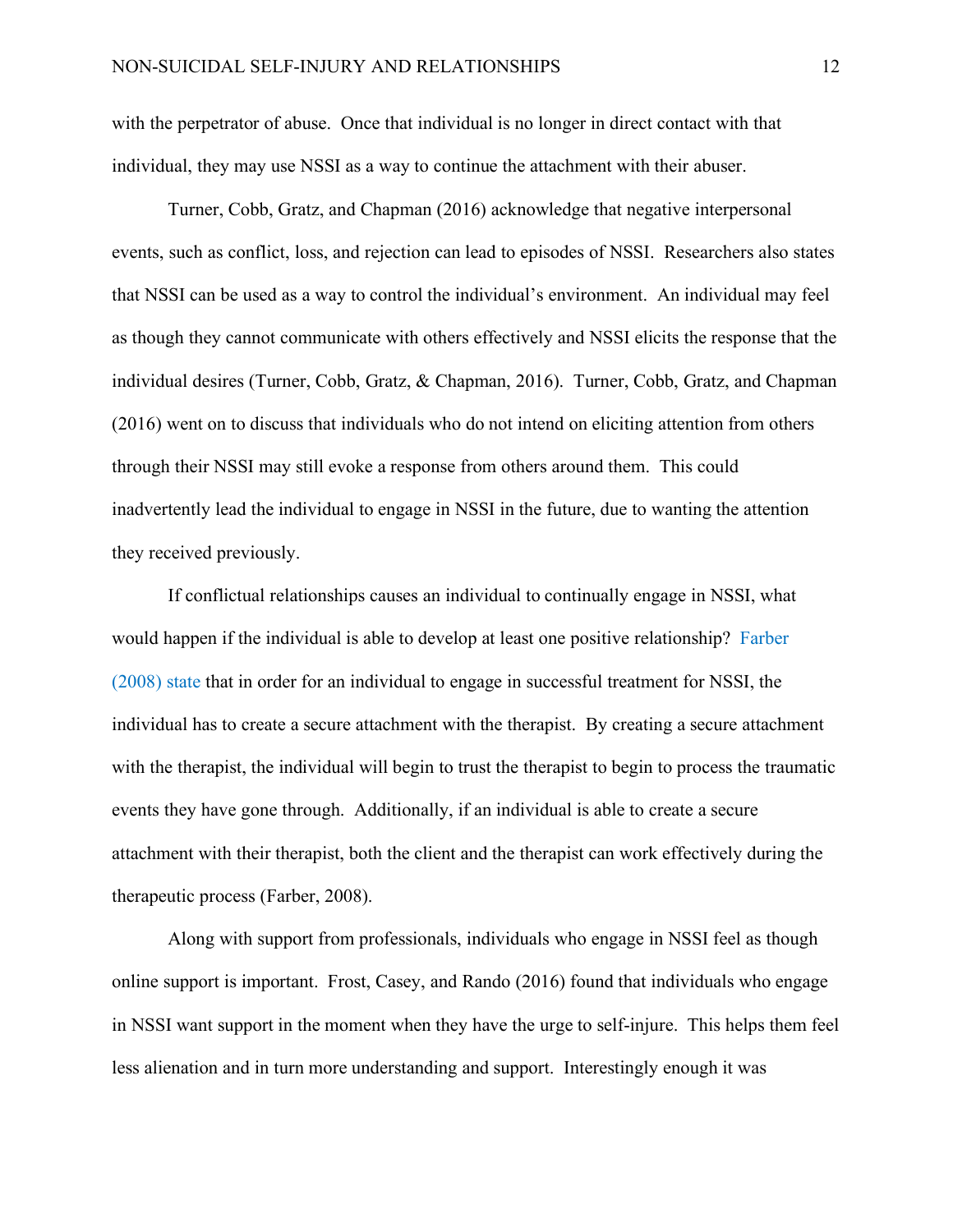discovered that individuals enjoyed the privacy that accompanied reaching out for support online (Frost, Casey, & Rando, 2016). Positive interpersonal relationships are important to alleviating feelings of alienation an individual is having, and may lead to decreased instances of NSSI over time (Turner, Cobb, Gratz, & Chapman, 2016). Excellent discussion

### **Conclusion or Discussion**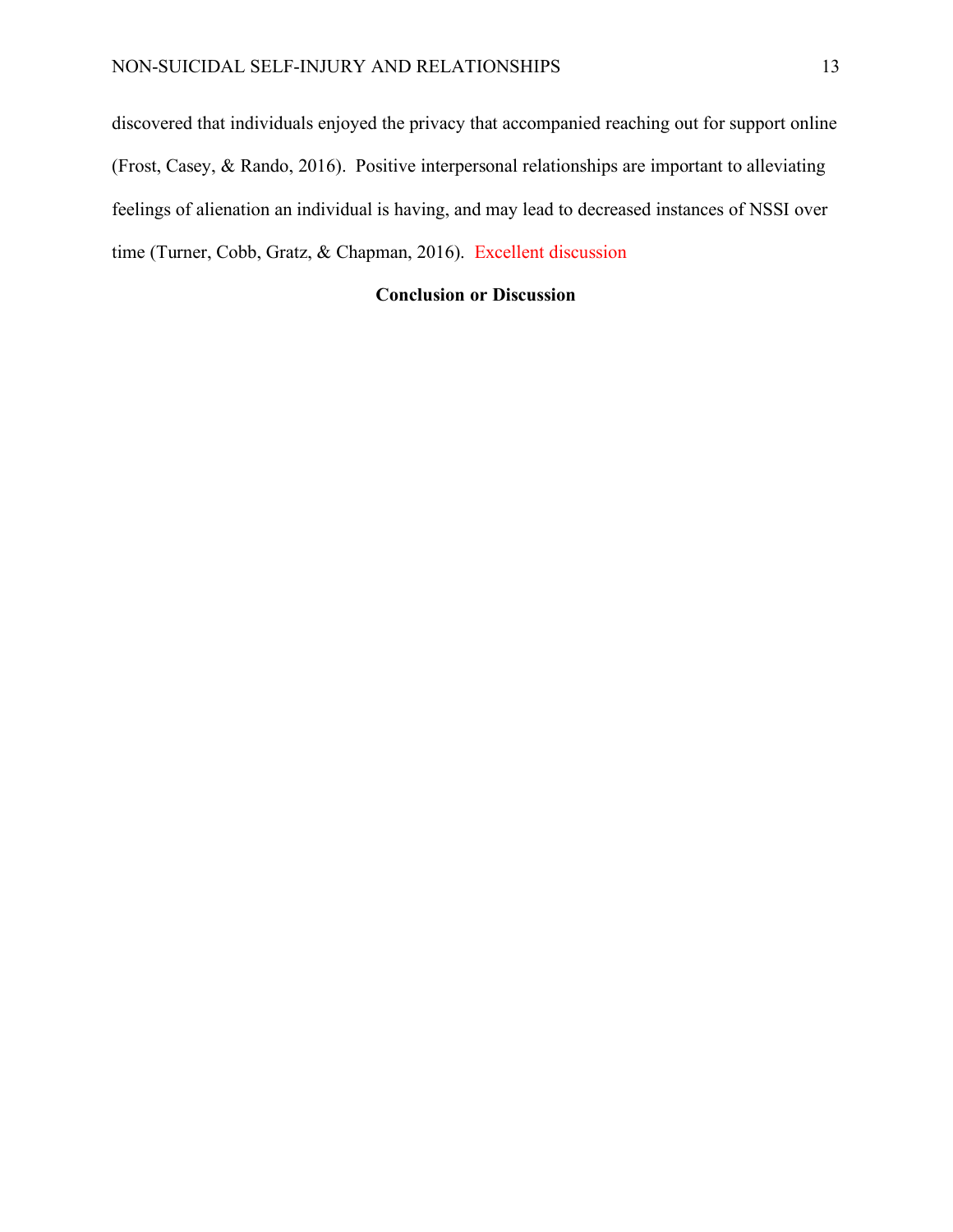**Author's Note**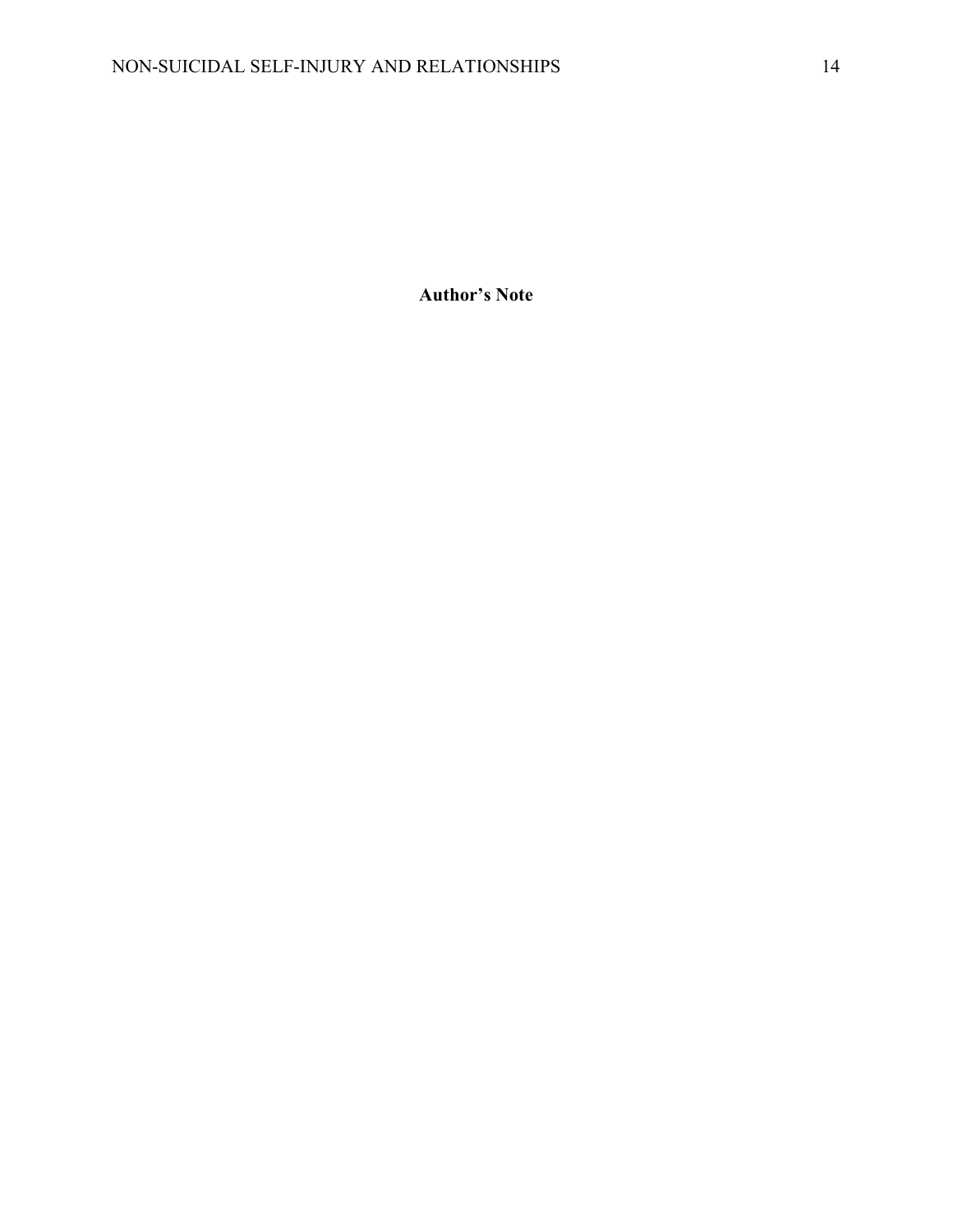#### References

- American Psychiatric Association. (2013). *Diagnostic and statistical manual of mental disorders* (5th ed.). Arlington, VA: American Psychiatric Publishing.
- Arens, A.M., Gaher, R.M., & Simons, J.S. (2012). Child maltreatment and deliberate self-harm among college students: Testing mediation and moderation models for impulsivity. *American Journal of Orthopsychiatry, 82*(3), 328-337.
- Briere, J., & Eadie, E.M. (2016). Compensatory self-injury: Posttraumatic stress, depression, and the role of dissociation. *Psychological Trauma: Theory, Research, Practice, and Policy, 8*(5), 618-625.
- Cavazos-Rehg, P.A., Krauss, M.J., Connolly, S., Rosas, C., Bharadwaj, M., Grucza, R., & Bierut., L.J. (2016). An analysis of depression, self-harm, and suicidal ideation content on tumblr. *Crisis: The Journal of Crisis Intervention and Suicide Prevention, 38*(1), 1-9.
- Chu, C., Hom, M.A., Stanley, I.H., Gai, A.R., Nock, M.K., Gutierrez, P.M., Joiner, T.E. (2018). Non-suicidal slef-injury and suicidal thoughts and behaviors: A study of the explanatory roles of the interpersonal theory variables among military service members and veterans. *Journal of Consulting and Clinical Psychology, 86*(1), 56-68.
- Farber, S.K. (2008). Dissociation, traumatic attachments, and self-harm: Eating disorders and self-mutilation. *Clinical Social Workers Journal, 36*, 63-72.

Frost, M., Casey, L., & Rando, N. (2016). Self-injury, help-seeking, and the internet: Informing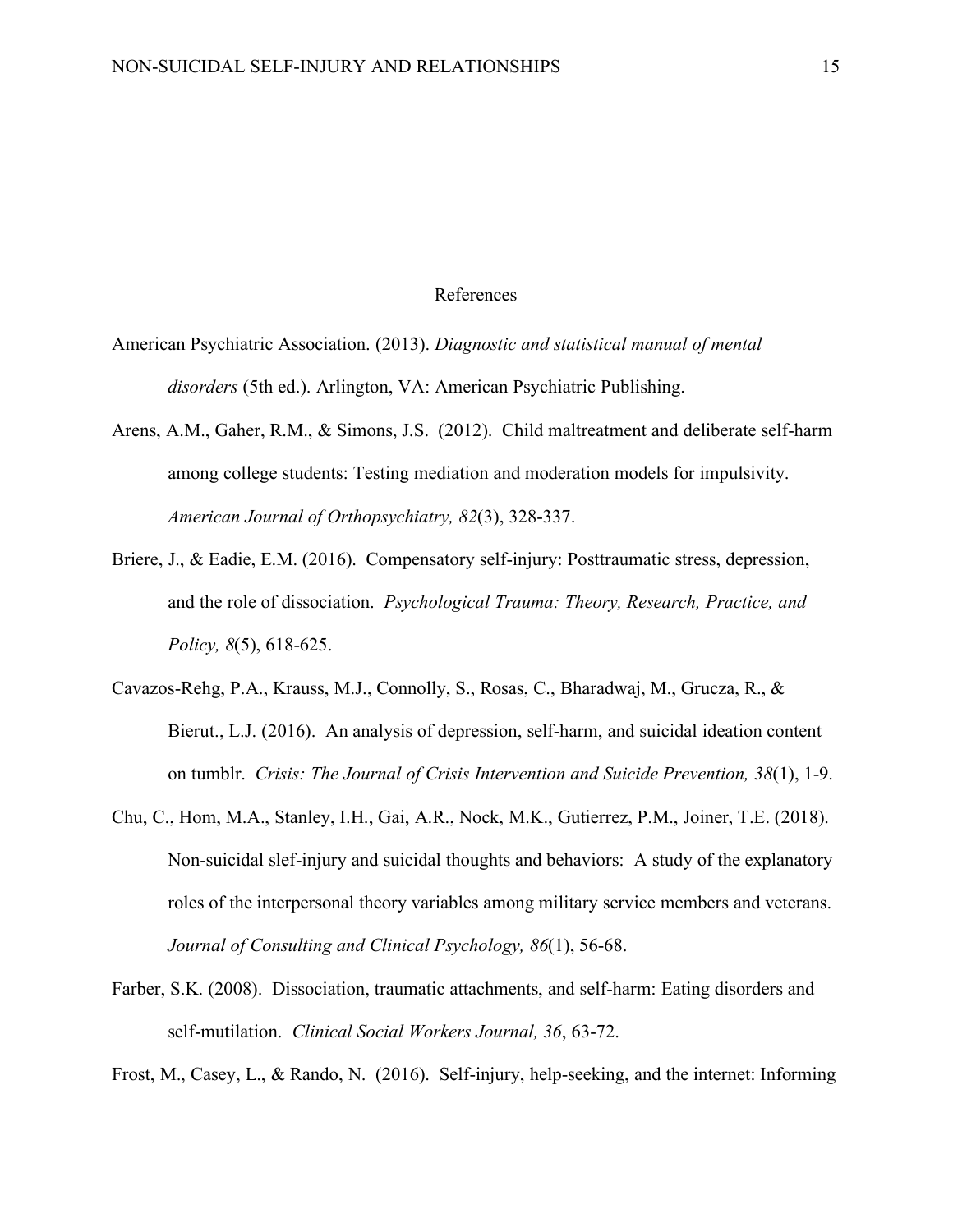online service provision for young people. *Crisis, 37*(1), 68-76.

- Homan, K.J., Sim, L.A., Fargo, J.D., & Twohig, M.P. (2016). Five-year prospective investigation of self-harm/suicide-related behaviors in the development of borderline personality disorder. *Personality Disorders: Theory, Research, and Treatment, 16*, 1949- 2715.
- In-Albon, T. (2015). Nonsuicidal self-injury in adolescents: What is known about this new research diagnosis. *European Psychologist, 20*(3), 167-175.
- Jarvi, S.M., & Swenson, L.P. (2016). The role of positive expectancies in risk behavior: An exploration of alcohol use and nonsuicidal self-injury. *Crisis: The Journal of Crisis Intervention and Suicide Prevention, 38*(2), 1-8.
- Jiang, Y., You, J., Zheng, X., & Lin, M. (2017). The qualities of attachment with significant others and self-compassion protect adolescents from non suicidal self-injury. *School Psychology Quarterly, 32*(2), 143-155.
- Klonsky, D.E., & Olino, T.M. (2008). Identifying clinically distinct subgroups of self-injurers among young adults: A latent class analysis. *Journal of Consulting and Clinical Psychology, 76*(1), 22-27.
- Klonsky, D.E., Olmanns, T.F., Turkheimer, E. (2003). Deliberate self-harm in a nonclinical population: Prevalence and psychological correlates. *The American Journal of Psychiatry, 160*(8), 1501-1508.
- Lewis, S.P., Heath, N.L., Denis, J.M., Nobel, R. (2010). The scope of nonsuicidal self-injury on youtube. *Pediatrics, 127,* 552-557.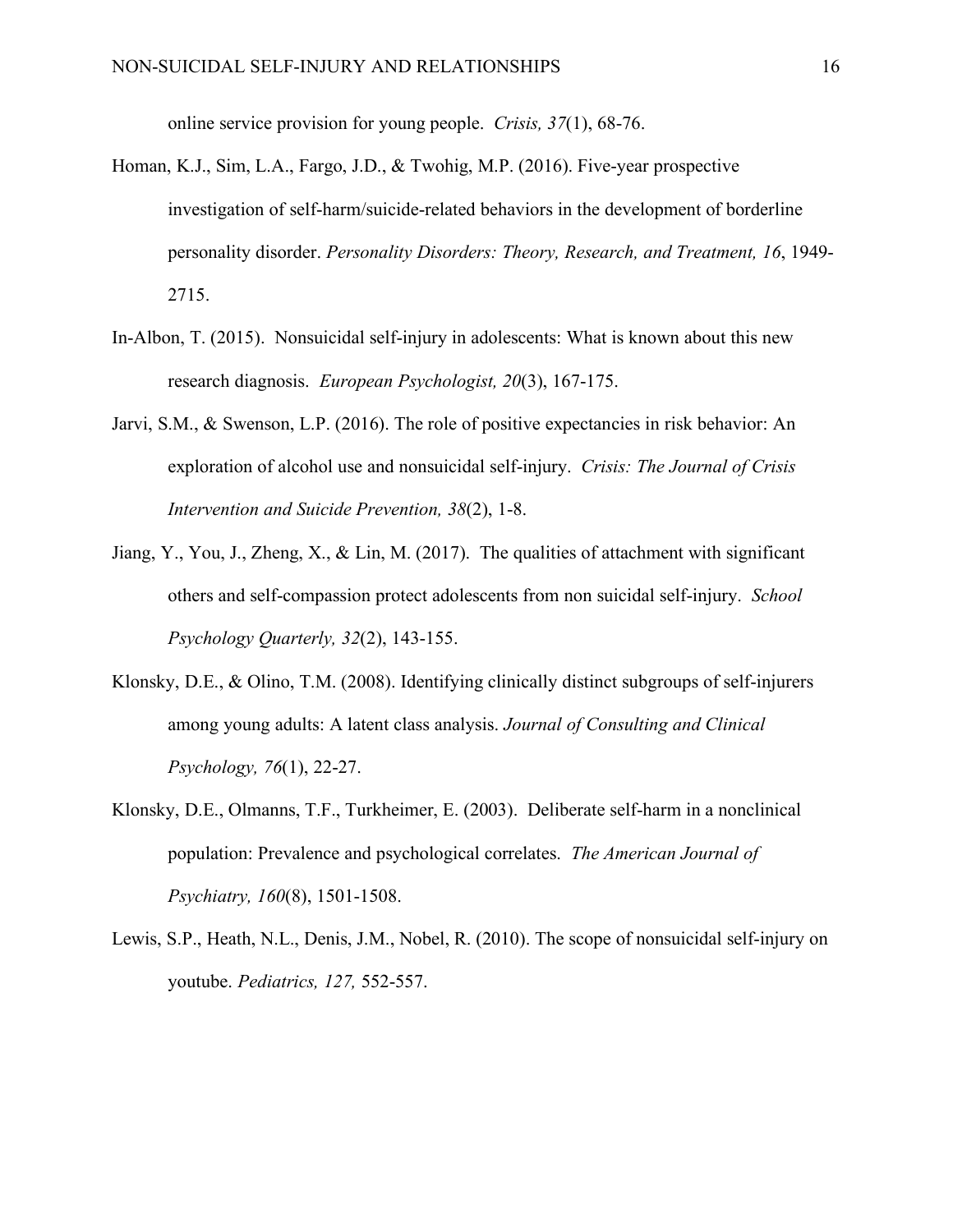- Lloyd-Richardson, E.E., Perrine, N., Dierker, L., & Kelley, M.L. (2007). Characteristics and functions of non-suicidal self-injury in a sample of adolescents. *Psychological Medicine, 37*(8), 1183-1192.
- Lovaas, I., Newsom, C., & Hickman, C. (1987). Stimulatory behavior and perceptual reinforcement. *Jounal of Applied Behavior Analysis, 20*(1), 45-68.
- Mangnall, J., Yurkovick, E. (2008). A literature review of deliberate self-harm. *Perspectives in Psychiatric Care, 44*(3), 175-184.
- Noll, J.G., Horowitz, L.A., Bonanno, G.A., Trickett, P.K., & Putnam, F.W. (2003).
- Revictimization and self-harm in females who experienced childhood sexual abuse: Results from a prospective study. *Journal of Interpersonal Violence, 18*(12), 1452-1471.
- Rogers, C. R. (1959). A theory of therapy, personality, and interpersonal relationships, as developed in the client-centered framework. In S. Koch (Ed.), Psychology: A Study of a Science: Vol. 3 (pp. 184-256). New York, NY: McGraw-Hill.
- Shiota, M. N., Campos, B., Keltner, D., & Hertenstien, M. J. (2004). Positive emotion and the regulation of interpersonal relationships. In P. Philippot & R. S. Feldman (Eds.), *The regulation of emotion* (pp. 127–155). Mahwah, NJ: Erlbaum.
- Skegg, K. (2005). Self-harm. *Lancet, 366*, 147-183.
- Stanley, B., Sher, L., Wilson, S., Ekman, R., Huang, Y., & Mann, J.J. (2010). Nonsuicidal selfinjurious behavior, endogenous opioids and monoamine neurotransmitters. *Journal of Affective Disorders, 124*(1-2), 134-140.
- Turner, B.J., Cobb, R.J., Gratz, K.L., & Chapman, A.L. (2016). The role of interpersonal conflict and perceived social support in nonsuicidal self-injury in daily life. *Journal of Abnormal Psychology, 125*(4), 588-598.